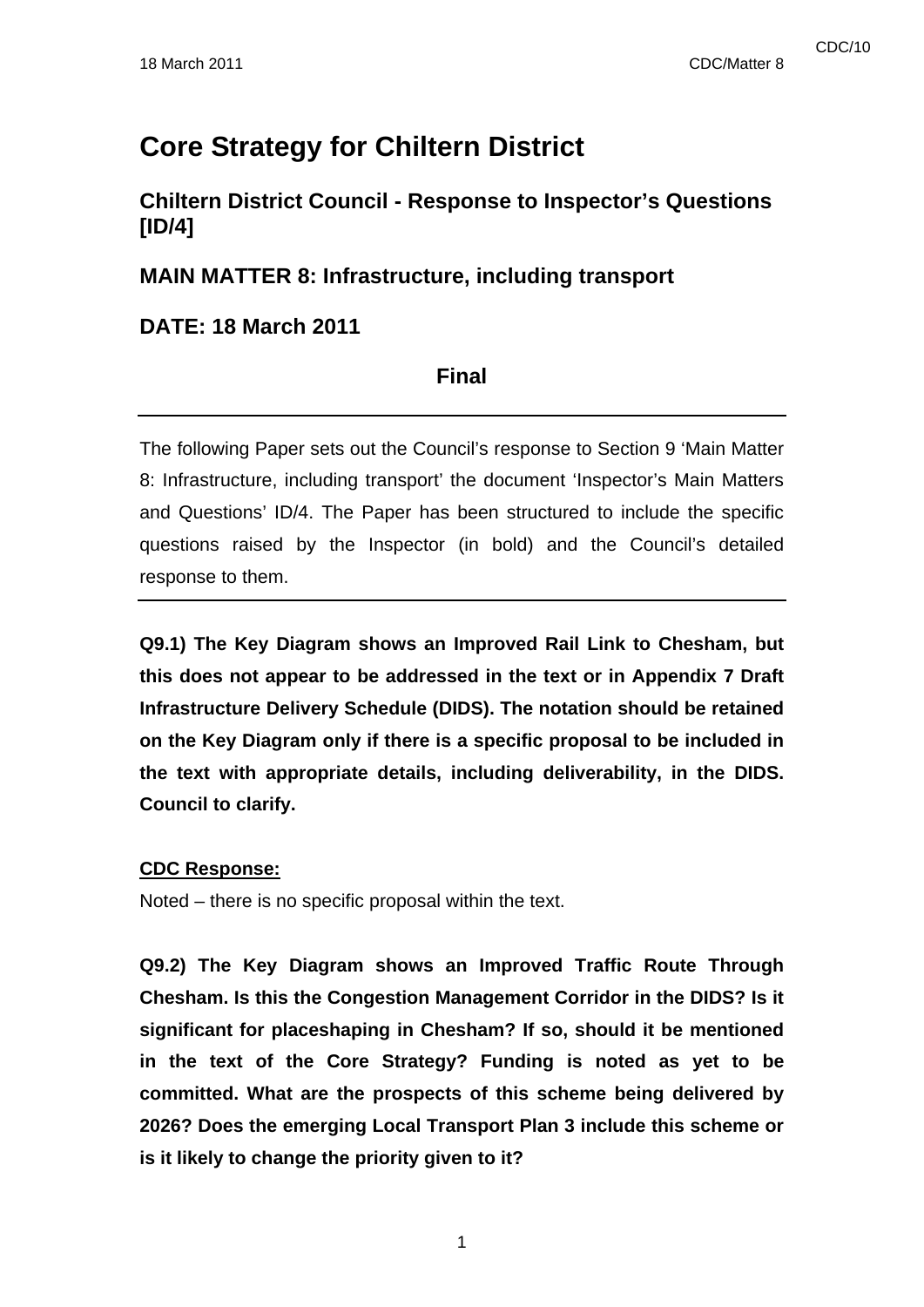### **CDC Response:**

The Congestion Management Corridor is mentioned within LTP2 and the emerging LTP3, in which Bucks CC have indicated to the Council that funding for this scheme will be committed over that period.

# **Q9.3) Policy CS25 c) refers to identifying and safeguarding improvement lines from development. Are there any?**

### **CDC Response:**

The Highway Authority has conformed that there are currently no road improvement lines within Chiltern District.

**Q9.4) The Evaluation of Transport Impacts (July 2009 (CND72b) states that development scenarios 2 and 3 are able to be delivered with suitable mitigation measures and the transport assessment assumed an element of modal shift when concluding that the impact would be acceptable. Is this the main evidence/technical conclusion underpinning the transport aspects of the Core Strategy? Are any specific mitigation measures taken forward in the Core Strategy or will such mitigation be achieved by other means?** 

#### **CDC Response:**

The Chiltern District Council Core Strategy - Evaluation of Transport Impacts Main Report (July 2009) by Atkins Transport Planning (CDN072b), together with the Chiltern District Council Core Strategy - Evaluation of Transport Impacts Report of Evidence (May 2008) by Atkins Transport Planning (CDN072a) and direct input from Transport for Buckinghamshire forms the main evidence underpinning the Core Strategy. In addition, the transport evaluation alongside the County Local Transport Plan (LTP2) (CDN015) and the CDN008 all combine to underpin the transport aspects of the Core Strategy.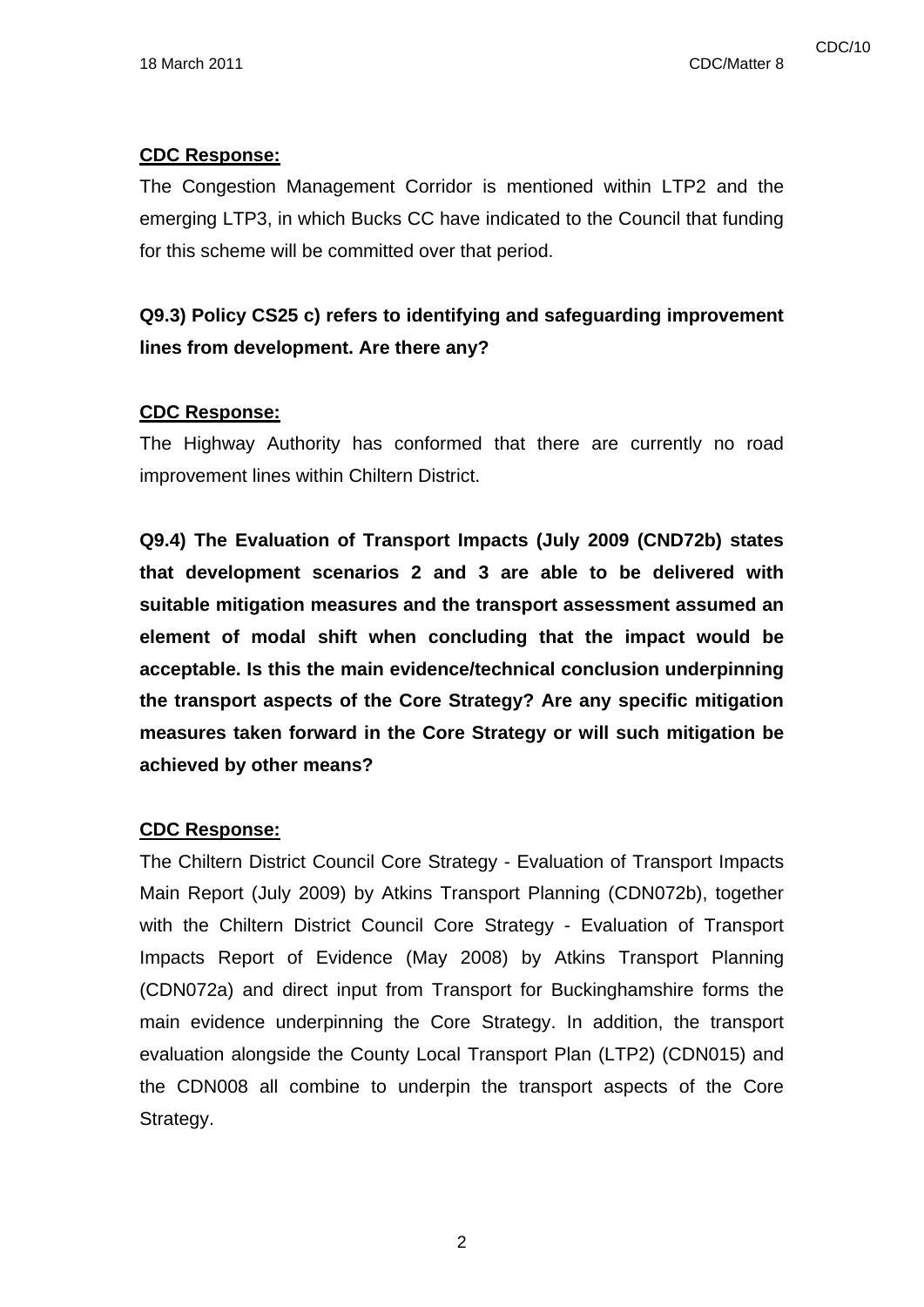Paragraph 5.19 of the CDN072b refers to the need for mitigation measures. It states that many of these mitigation measures will be specific to each development and negotiated as part of planning applications. Others may be implemented through wider Local Transport Plan initiatives, with funding secured by the Highway Authority. CDN072b did not expect mitigation to be met via the Core Strategy but via site specific Section 106 obligations. Therefore no specific mitigation measures are listed in the CS.

**Q9.5) Policy CS25 refers to any necessary mitigation measures and policy CS26 f) refers to all development not materially increasing traffic problems. These policies would only bite as and when development is proposed on specific sites. Will the application of these policies ensure that the necessary modal shift will occur? Does the Core Strategy need to address any mitigation of general traffic growth or the cumulative impact of development?** 

#### **CDC Response:**

In light of the Council's evidence Policies CS25 and 26 seek to offset the impacts of development proposals on the local highway network. To off-set impacts of specific development proposals on the local highway network these policies could conceivably involve measures to encourage modal shift in that locality.

CDN072a/072b evaluated the impacts of the levels of development envisaged within the CS in the context of anticipated 'general traffic growth' to the local highway network. Therefore factoring the general traffic growth to the local highway network, CDN072a/072b did not identify the need for specific mitigation measures to be included within the CS.

#### **Utility services – Water supply**

Given the technical nature of the Inspector's questions in Q9.7 to Q9.15, the Council has requested that Thames Water, the Environment Agency and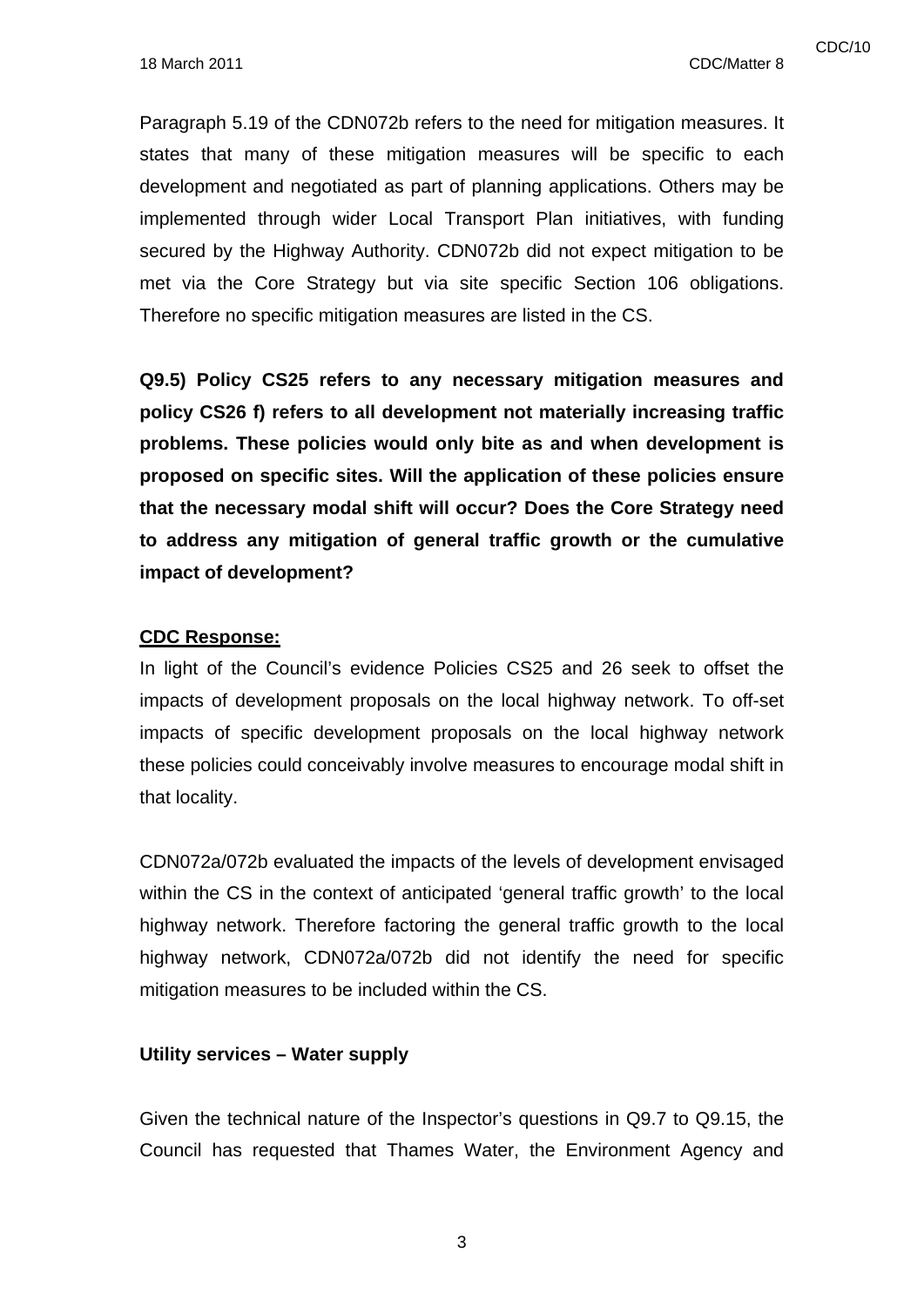Veolia Water provide a separate response to the questions concerning Utility Services – Water supply and Sewerage and Sewage Treatment.

Therefore reference should be made to the separate responses from these organisations. Please note at the time of completing this response the Council is unaware whether or not the Environment Agency has provided a response.

The Council has made additional comments in this response document only in relation to question numbers (9.9 (a and b) and 9.14) where it is considered that a further comment from the Council would be appropriate.

**Would the Council please clarify with Viola Water and the EA:** 

**Q9.7) Whether the additional demands from the planned additional dwellings (both 2,400 and the 2,900 on which they were previously consulted) would require more water to be abstracted from the Chess or Misbourne; whether this would be within the currently licensed maximum abstraction limits; and, even if it is, whether it would have any material effect on low flows? If not obtained from these rivers, where would the water come from?** 

**Q9.8) Would any additional water abstraction from these rivers (even if within currently licensed maximum abstraction limits) weaken the EA's ability to move towards restoring sustainable abstraction?** 

**Q9.9) If yes to any of the above questions, should the Core Strategy seek to mitigate any adverse impact and, if so, how could this be achieved including:** 

**a) Whether local circumstances provide the necessary justification (in the context of the advice in paragraphs 30-33 of the Supplement to PPS1 Planning and Climate Change) for a focussed local standard in relation to water use lower than will be required in the Building Regulations. (I note that the bracketed text in Table 1 after policy CS4 is to be deleted in a minor change).**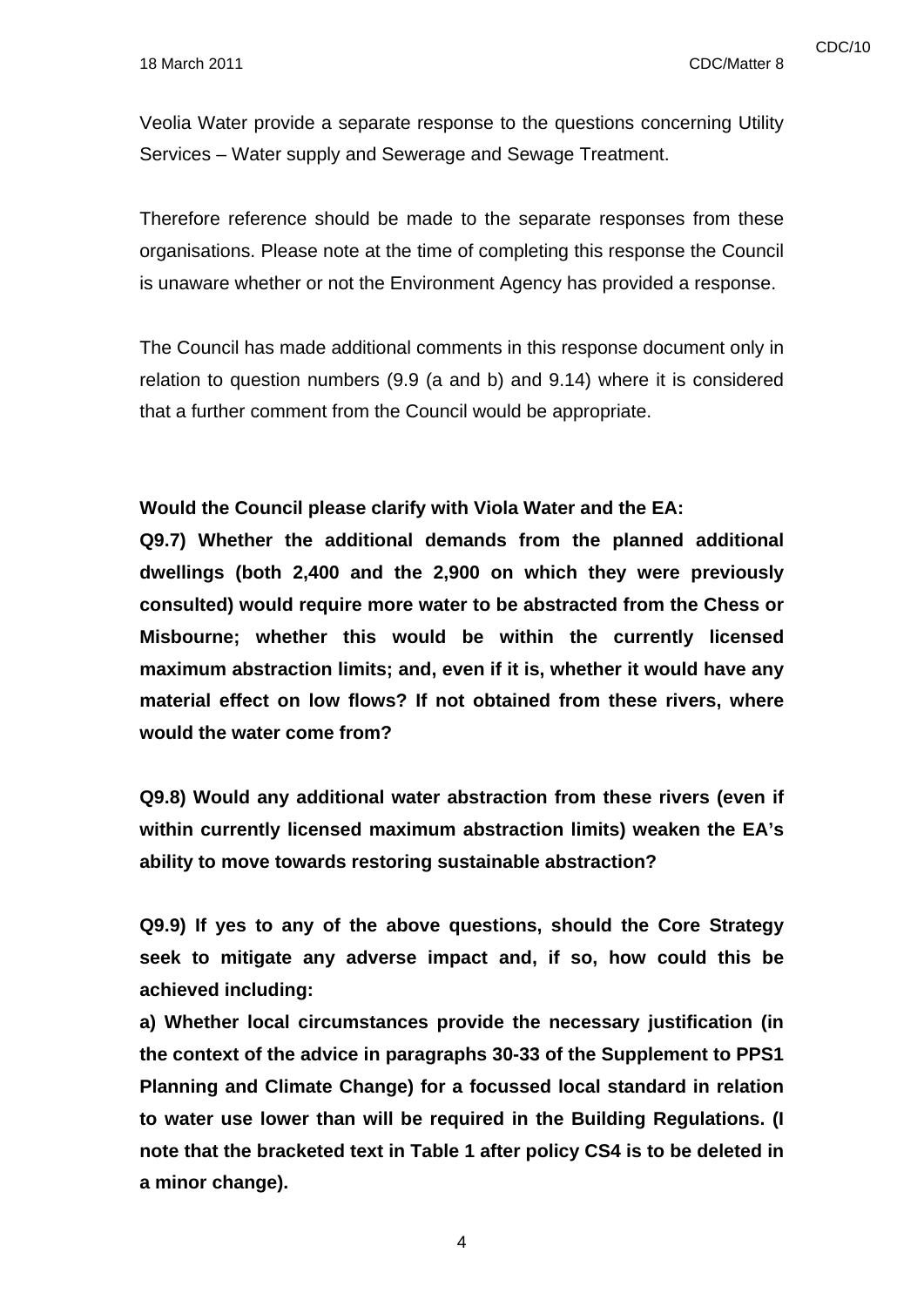**b) Whether there is any action that the Core Strategy can legitimately encourage in relation to water efficiency in existing buildings.** 

### **CDC Response to Q9.9a-b:**

There is no proposal in the Core Strategy for a local water use standard which would be lower than that in the Building Regulations but the removal of the reference in criterion (h) of Table 1 following Policy CS4 was intended to create flexibility for the issue of water efficiency to be developed further in other DPDs. The Core Strategy has a long time horizon and criterion (h) as amended enables subsequent DPDs to reflect the local pressures in relation to water efficiency. This issue was raised by the Environment Agency in its comments on the CS.

The scope of powers available to the Council would be a limiting factor in relation to the introduction of references in the Core Strategy to water efficiency measures within existing buildings.

**Q9.14) Whether, in the light of all the above [Q9.13], there is need for the Core Strategy to be more explicit about the capacity constraint arising from the CSTW and whether there maybe a point at which housing developments have to be embargoed pending the capacity upgrade? If so, does this have any implications for any of the allocated sites?** 

#### **CDC Response:**

Thames Water has provided a map of the CSTW catchment. One of the proposed housing sites in the Core Strategy falls within the CSTW Catchment. This is the Major Developed Site in the Green Belt at the Chesham Campus of Amersham and Wycombe College in Lycrome Road, Chesham.

Thames Water confirm that they do not consider that an embargo on housing development is required, although they suggest that a more explicit recognition of the issue concerning the capacity of the Chesham STW could be made in the Core Strategy. The Council would be happy to discuss this